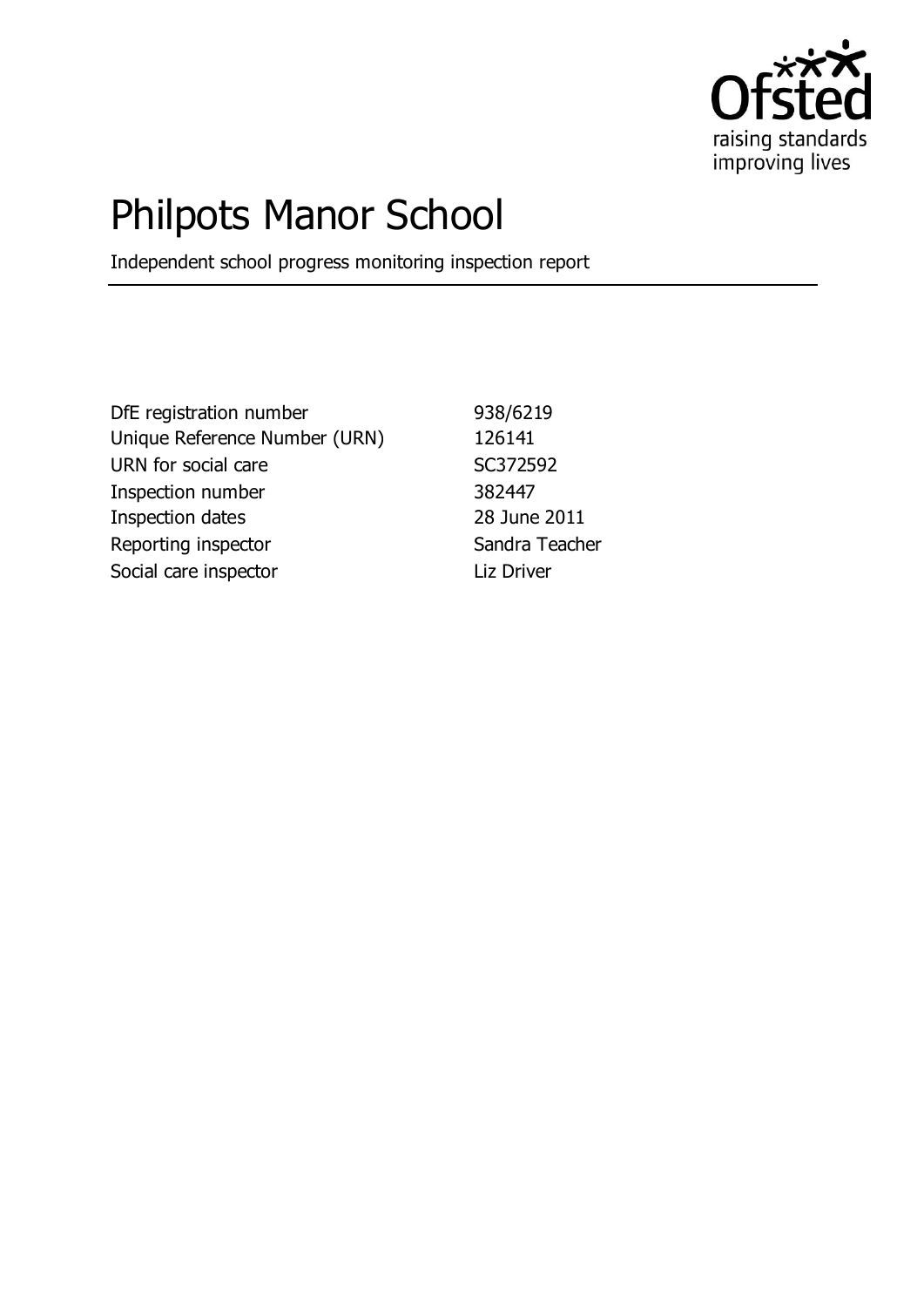The Office for Standards in Education, Children's Services and Skills (Ofsted) regulates and inspects to achieve excellence in the care of children and young people, and in education and skills for learners of all ages. It regulates and inspects childcare and children's social care, and inspects the Children and Family Court Advisory Support Service (Cafcass), schools, colleges, initial teacher training, work-based learning and skills training, adult and community learning, and education and training in prisons and other secure establishments. It assesses council children's services, and inspects services for looked after children, safeguarding and child protection.

If you would like a copy of this document in a different format, such as large print or Braille, please telephone 0300 123 1231, or email enquiries@ofsted.gov.uk.

You may copy all or parts of this document for non-commercial educational purposes, as long as you give details of the source and date of publication and do not alter the information in any way.

To receive regular email alerts about new publications, including survey reports and school inspection reports, please visit our website and go to 'Subscribe'.

Royal Exchange Buildings St Ann's Square Manchester M2 7LA

T: 0300 123 1231 Textphone: 0161 618 8524 E: enquiries@ofsted.gov.uk W: www.ofsted.gov.uk

No. 090137 © Crown copyright 2011

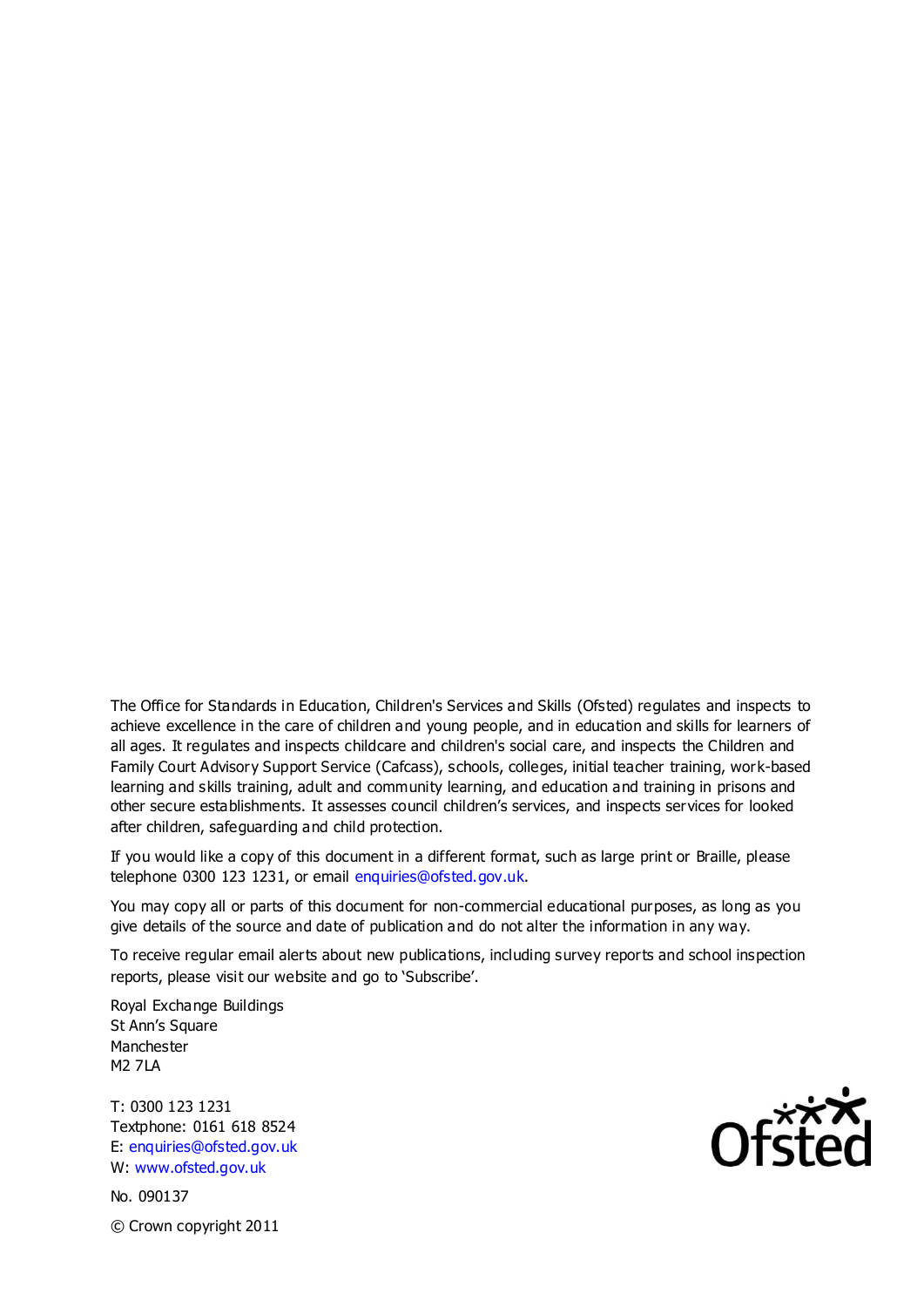

### **Purpose and scope of the inspection**

This inspection was carried out by Ofsted under Section 162A of the Education Act 2002, as amended by schedule 8 of the Education Act 2005, and under the Care Standards Act 2000 having regard to the national minimum standards for boarding schools or residential special schools.

The inspection was conducted at the request of the Registration Authority for independent schools in order to monitor the progress the school has made in implementing its action plan following the previous inspection.

#### **Information about the school**

Philpots Manor School, which opened in 1956, is a co-educational residential special school for up to 60 pupils aged from seven to 19 years. Situated on the edge of West Hoathly, West Sussex, it follows the social and educational principles of Rudolf Steiner. The aim of the school is that each pupil develops physically, emotionally, academically, spiritually and socially to the highest degrees of which they are able.

At the time of the monitoring inspection, there were 45 pupils on roll, with boys outnumbering girls by three to one. All of the pupils have a statement of special educational needs and approximately three quarters are boarders. Many pupils have had previous negative experiences of school, including sustained periods of non attendance. All have social, emotional and behavioural difficulties, and many also have specific learning difficulties and/or disabilities.

The last inspection, carried out in February 2011, was an integrated education and welfare inspection which included the inspection of the effectiveness of boarding provision.

#### **Context of the inspection**

In the last inspection, welfare, health and safety and the quality of boarding provision were judged inadequate. This was because safeguarding procedures, including child protection, risk assessments for boarders and security arrangements were not robust enough. The school submitted an action plan in May 2011, which was evaluated on 20 May 2011, and the overall judgement was the action taken, or that proposed by the school, was satisfactory, subject to satisfactory implementation which must be checked. This first integrated monitoring inspection was to evaluate the progress made in meeting the regulations outlined the action plan.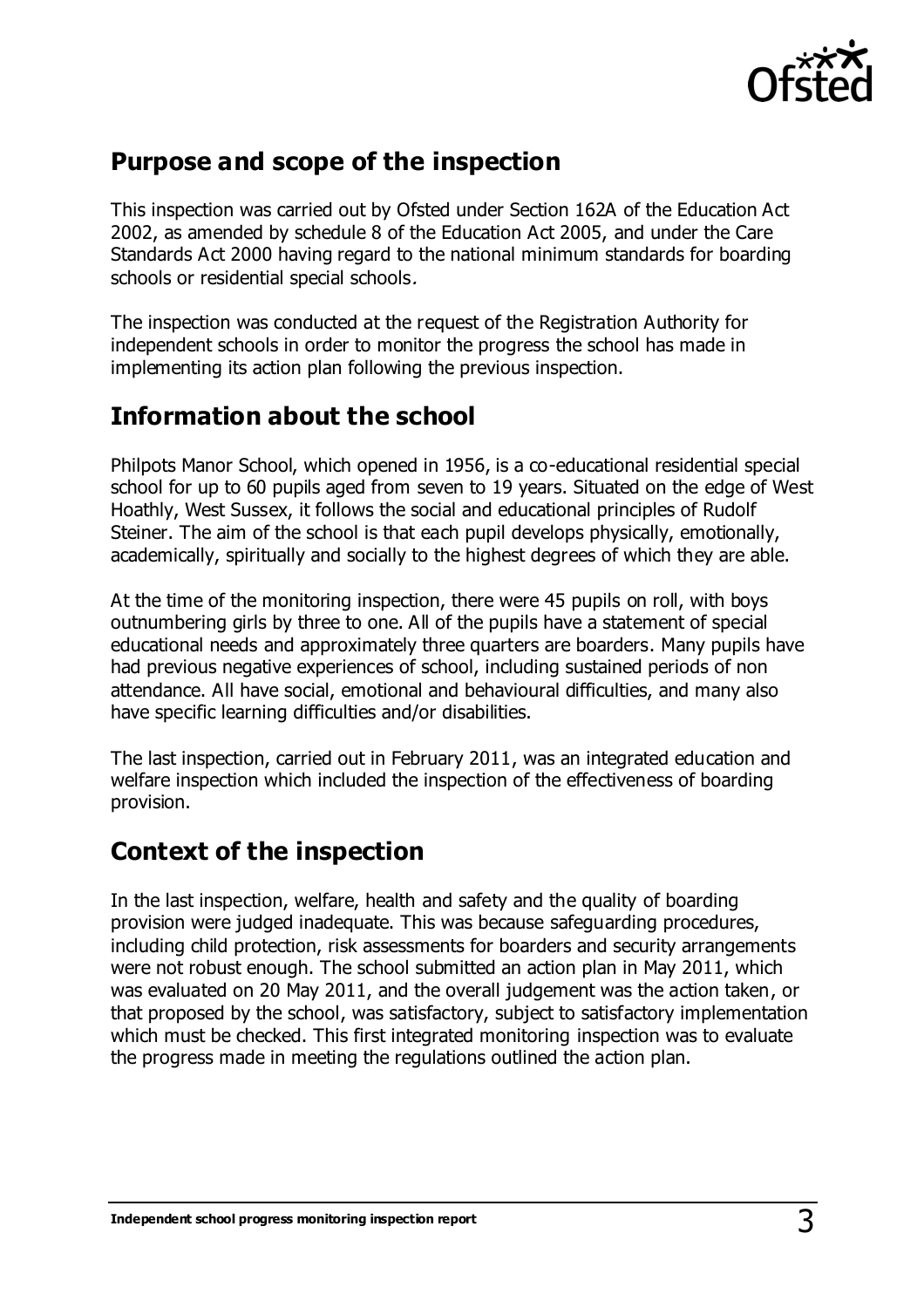

#### **Summary of the progress made in implementing the action plan**

The previous inspection report judged the quality of education as good and the curriculum outstanding. Provision for welfare, health and safety was inadequate because safeguarding procedures, including security and child protection arrangements, were not robust enough. A detailed action plan was submitted and outcomes from this monitoring inspection show that good progress has been made in the implementation of the action plan. All regulatory requirements, including those for safeguarding, are met.

With regard to remedying child protection and safeguarding weaknesses, the school has made significant changes and amendments to their safeguarding policies, procedures and practices. A satisfactory child protection policy, that has been approved by the local authority safeguarding board, is now in place and it is implemented effectively. Procedures ensure all child protection incidents are recorded and reported to the appropriate authorities. The school has a designated member of staff for child protection who has undergone appropriate training. The designated person is supported by an education coordinator who is included in the school's safeguarding team. As a result, communication with child protection agencies has improved and it is now good. All adults, in education and boarding, have been suitably trained to fulfil their child protection duties. Records relating to child protection, and risk assessments, are suitably organised, well maintained and are regularly monitored by senior staff. Risk assessments for individual pupils, and for the premises and grounds, are thorough. Good individual pupil risk assessments exist and they are reviewed termly. The school has reviewed its monitoring of all records and now has a robust system in place.

Good progress has been made to improve the security. Security arrangements are now satisfactory and all staff and pupils are kept safe and secure. Detailed risk assessments are carried out for all aspects of welfare, health and safety, including security. Procedures are implemented effectively. For example, boarding staff diligently ensure that boarding accommodation is safe and secure. At the time of the last inspection, a risk assessment was not carried out on boarding staff, who worked long hours, to monitor the impact of working additional hours on staff and pupils safety. This weakness has been addressed effectively. Appropriate risk assessments now exist and they are suitably monitored by senior staff.

## **Compliance with regulatory requirements**

The school has made good progress and now meets all regulatory requirements.